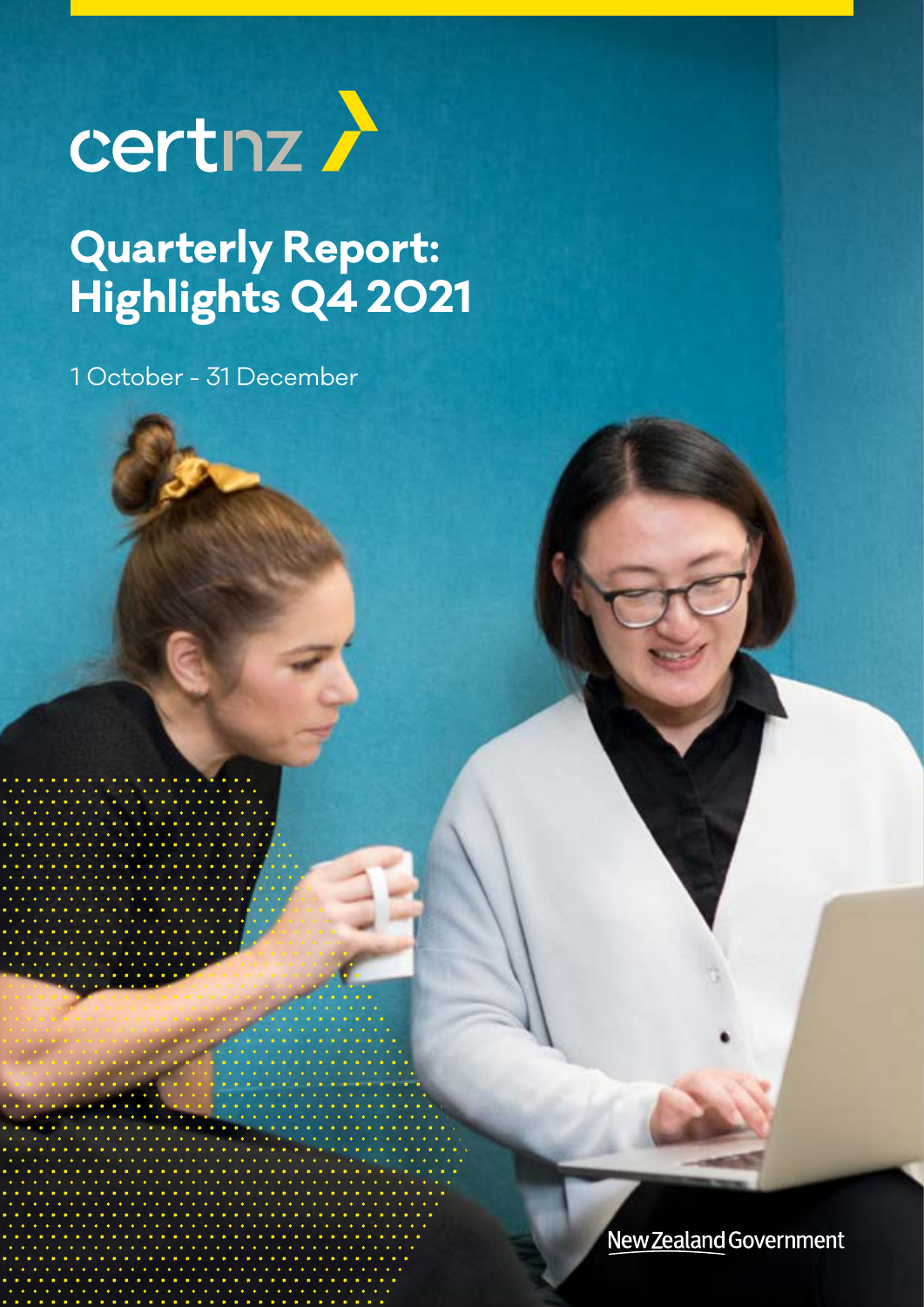## **Director's message**



**Rob Pope, Director**

## **The numbers in this report are some of the highest we've seen in the four years CERT NZ has been operating. However, big numbers aren't all bad news.**

The increase in reports demonstrates that New Zealanders are becoming more aware and better skilled at recognising cyber security incidents. It also shows that New Zealanders know where to turn for guidance when they need to get back up and running – which is a good thing, and something we want to see more of. We're here to help people and businesses at the time when they need it most.

On the downside, this quarter New Zealanders reported more than \$6 million in direct financial loss to cyber security incidents, and that doesn't cover the impacts of data and operational losses. While we work with partner organisations to recover some of these funds, the best course of action is always prevention.

That's the reason CERT NZ promotes steps like using long, strong and unique passwords, turning on twofactor authentication and keeping software up to date. They're simple actions, but they do make a big difference. Taking these steps significantly reduce the chance of 'cyber baddies' getting a toehold into your online accounts and systems.

While we encourage New Zealanders to take action, the CERT NZ team are also scanning the threat landscape for new risks.

Incidents, like the Log4j vulnerability discussed in this report, have shown that, as new threats arrive, vigilance is the best defence. I'm proud to say that CERT NZ was the first government agency in the world to send out an advisory on Log4j. And while no harm has yet been reported, we remain on alert and ready to respond.

It goes to show, having a 'fence at the top of the cliff' like CERT NZ, is beneficial to all New Zealanders.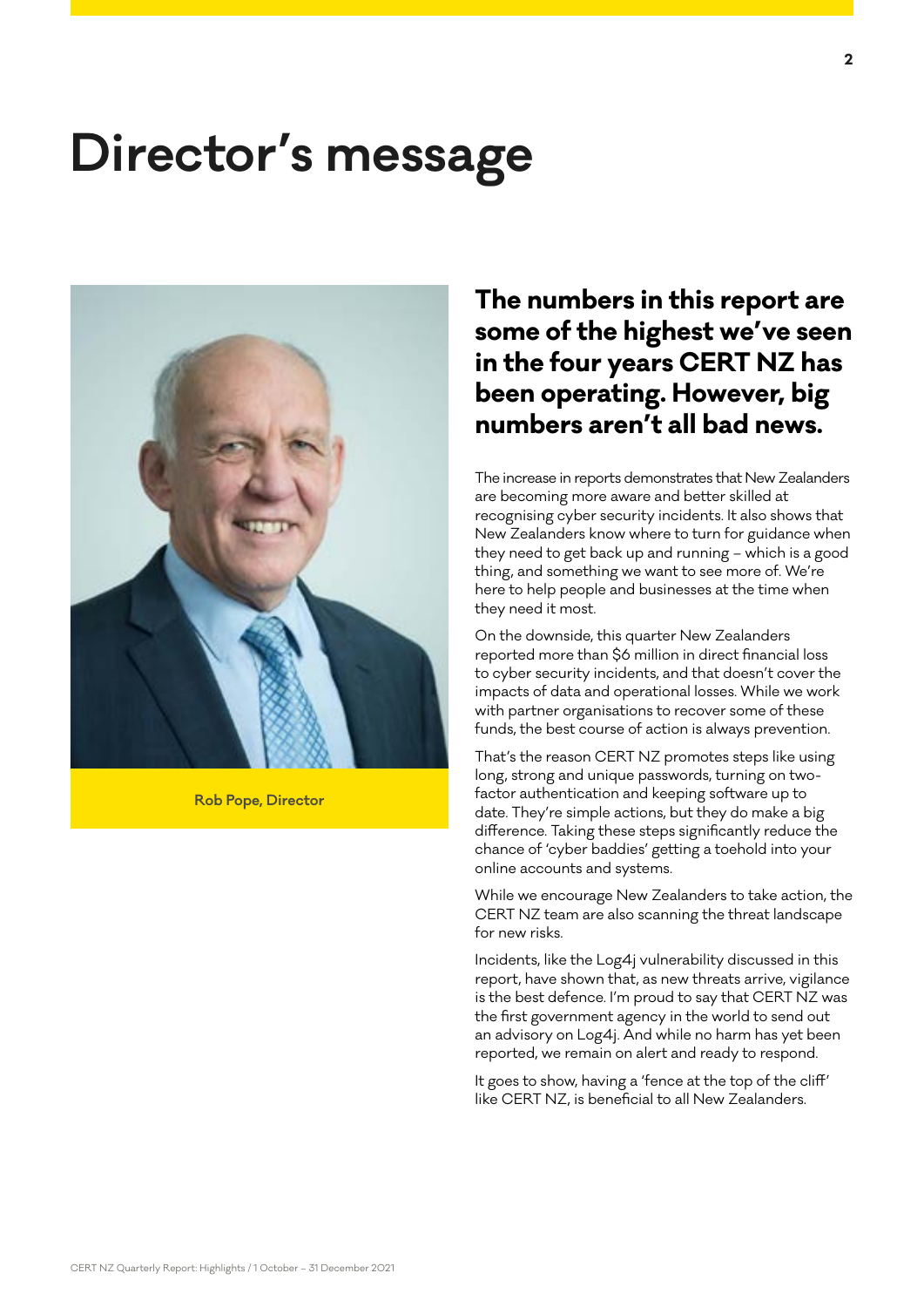#### **Incidents responded to by CERT NZ**

incidents were responded to by CERT NZ in Q4 2021. **3,977**



#### **Direct financial loss**

in direct financial loss was reported in Q4 2021. **\$6.6m**

## **100% increase**

**92% increase** 

from Q3 2021.

from Q3 2021, with 11% of incidents reporting financial loss

> From previous quarter

**28%**

1 ▼75%

1 ▼ 75% 1 90%

0 **▼** 100%

13 28% 12 **▲ 140%** 

27 ▲ 10%



#### **Breakdown by incident category**

**Scams and fraud Phishing and credential harvesting Malware** Unauthorised access Botnet traffic Ransomware Denial of Service Website compromise C and C server hosting Suspicious network traffic Attack on a system **1368 1707 1030% 568 16%** 237 5% Other  $\blacksquare$  42 36%

Putting data in perspective

**Average incidents reported per quarter\***

**1,733**

**Average loss reported per quarter\***

**\$4.0m**

**Total losses reported to CERT NZ \$69.8m** since Q2 2017

\*figures based on previous eight quarters

For more on the New Zealand threat landscape in Q4 2021, see the CERT NZ Quarterly Report: Data Landscape. **[www.cert.govt.nz/about/](https://www.cert.govt.nz/about/quarterly-report/) [quarterly-report/](https://www.cert.govt.nz/about/quarterly-report/)**

**Reports about malware increased 1,030%** from Q3 2021.

**Phishing and credential harvesting reports increased 28%** from Q3 2021.

**Scams and fraud reports increased 16%** from Q3 2021.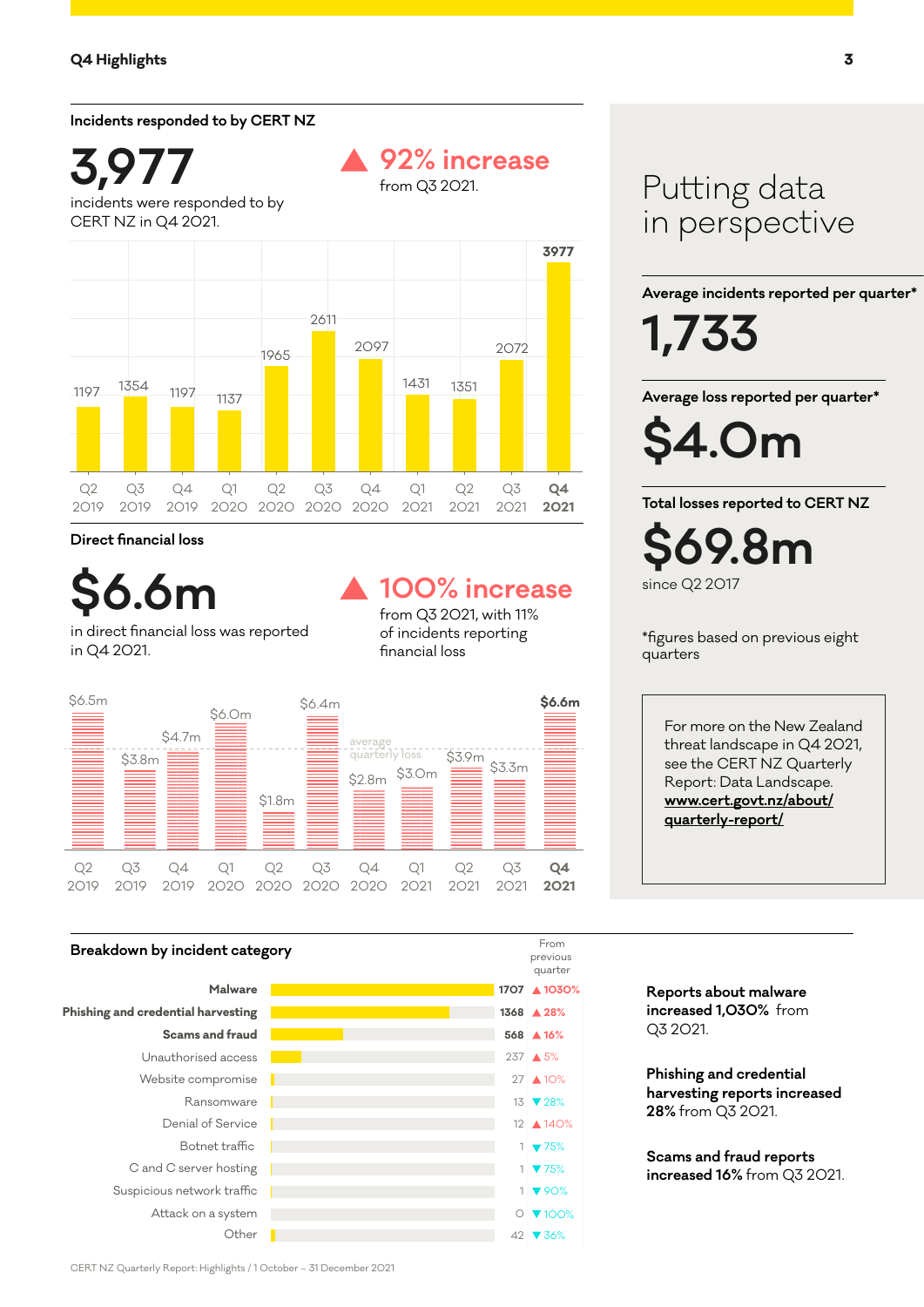# **Log4j vulnerability**

In December a critical security vulnerability in an open-source software component called Log4j was made public.

Log4j is widely used in software applications, which means the vulnerability immediately put thousands of businesses and organisations in New Zealand at risk. An update was quickly made available, however any lag in discovering the software's use on systems and applying the update provided a window for attackers to seek access to systems.



#### **What is Log4j?**

Log4j is a Java-based logging software component used to

carry out numerous tasks, including recording and communicating warning or error messages. Common examples include recording what types of devices are accessing your website or when someone tries to access a missing file on your website resulting in a "404 error" message.

Log4j is part of a software supply chain which means it is used in many software applications.

A software supply chain is similar in function to a physical supply chain. For example, Log4j is like a component in car manufacturing, such as an airbag. The car manufacturer buys the airbags from another supplier and installs them into every car across various models. In day-to-day use you won't notice it's there, but if there's a critical fault with the airbag, the manufacturer may need to do a mass recall. If you don't hear about the recall, or take appropriate action, you could be at risk.

With so many software applications and services using Log4j, many companies still may not know it's bundled together into the software they use.



#### **How does the vulnerability affect systems?**

The Log4j vulnerability, known

as Log4Shell, allows attackers to run their own malicious code on a system. The results of this attack can vary and could include a system being controlled remotely, data being stolen, or the system being locked down with ransomware. Once the system is infiltrated, other systems within the organisation can be targeted.

Log4Shell is relatively easy for attackers to exploit, for example some of the first public activity noticed was the malicious code executed in the chat functions of the video game Minecraft.

Any applications that use Log4j could be affected. The vulnerability works by running code logged to the system. This means attackers can send lines of code and instead of logging the text, the system will execute it. This is also known as code injection or execution vulnerability.

Attackers may access systems but don't always take advantage of the access immediately, meaning the compromise may not be discovered until they decide to carry out an attack.

Exploitation of the Log4j vulnerability may be difficult to detect because it allows attackers to carry out various types of compromise, making it more difficult to identify the root cause.

#### **How the Log4j vulnerability works**







#### Attacker pastes malicious code into a logged field, like a chat box



Log4j allows the malicious code to process



The vulnerability allows the malicious code to run and gives the attacker access to the system



The attacker can control the system remotely.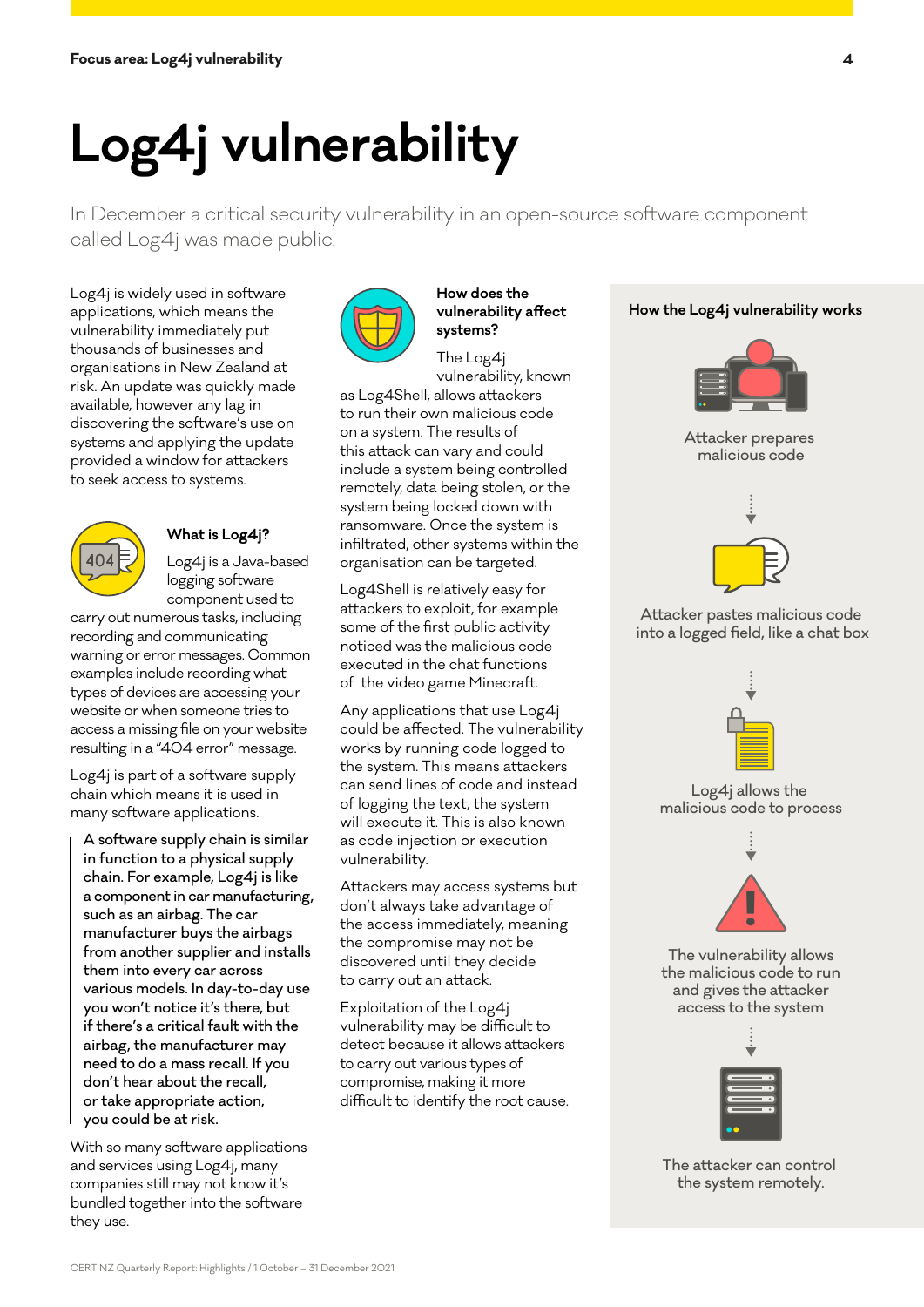

#### **CERT NZ response**

CERT NZ was the first government organisation

internationally to release advice on the Log4j vulnerability1 . This information was quickly picked up and circulated by international agencies and media, helping raise awareness of the risk and share advice to help protect against compromise.

Our Incident Response team worked with local and international agencies, to establish an incident coordination and response function, and shared information about how the incident was progressing.



#### **How to protect your systems**

As Log4j is widely used, you may not

know if it's part of your system. CERT NZ recommends that you talk to your IT team or IT service provider to make sure they're taking the right security steps to help reduce risk.

Contact your software vendors to find out if they use Log4j, and

implement the fixes they provide. This may include updating software to the latest version.

- If solutions aren't available from the vendor, manually updating or applying mitigations for Log4j may be an option.
- Otherwise, isolate the affected devices as much as possible or restrict outbound traffic from the device.
- Keep all software up-to-date.
- Catalogue software you use.

If you know Log4j is in your systems but haven't been affected, it's still important to follow these recommendations. There is a possibility that attackers are quietly monitoring compromised systems.

Because of these factors, CERT NZ anticipates that impacts from this vulnerability will continue and encourages all businesses and organisations to implement and maintain good cyber security practices.

### Key Takeaways

- Log4j is a software component used by millions of systems around the globe.
- Attackers are actively scanning for the vulnerability.
- Larger organisations are likely to be targeted first. Due to ease of exploitation, attackers will likely target smaller businesses once larger organisations have patched all systems and are no longer easy to exploit.
- The extensive use of Log4j means some vulnerable software may still be undiscovered, leading to a potential "long-tail" of attacks.
- It may be difficult to determine if a compromise originated through exploitation of the Log4j vulnerability, because:
	- attackers can hide on systems for long periods of time before being discovered
	- the exploit allows attackers to carry out other malicious activity.

### For more information go to:

Top tips for businesses - **[Top 11 cyber security tips for your business | CERT NZ](https://www.cert.govt.nz/business/guides/top-11-cyber-security-tips-for-your-business/)**<sup>2</sup> Critical controls - **[Critical controls | CERT NZ](https://www.cert.govt.nz/it-specialists/critical-controls/)**<sup>3</sup>

New Zealand's National Cyber Security Council (NCSC) comprehensive guidance on supply chain cyber security **[https://www.ncsc.govt.nz/assets/](https://www.ncsc.govt.nz/assets/NCSC-Documents/NCSC-Supply-Chain-Cyber-Security.pdf) [NCSC-Documents/NCSC-Supply-Chain-Cyber-Security.pdf](https://www.ncsc.govt.nz/assets/NCSC-Documents/NCSC-Supply-Chain-Cyber-Security.pdf)**<sup>4</sup>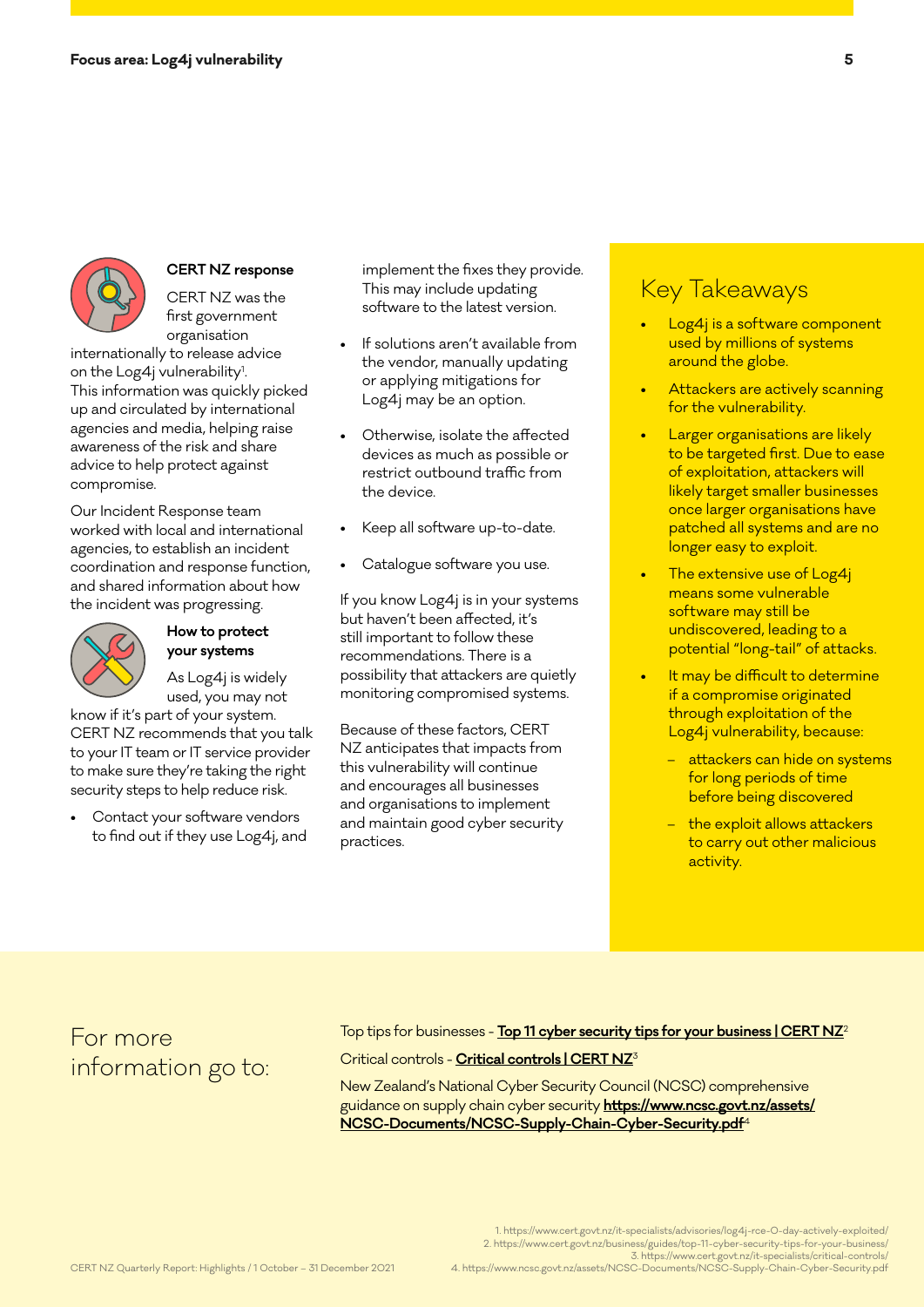## **Flubot fallout continues**

In Q4, Flubot made up two-thirds of the 1,707 malware incidents reported to CERT NZ. Flubot (which we covered in Q3 20215) began affecting New Zealanders in September. It was sent through text messages containing a malicious website link that if clicked on, downloaded malware to the recipient's phone. Reports of Flubot spiked in the first part of Q4, with a total of 1,107 reports across the quarter.

During that time, CERT NZ updated the Flubot advisory<sup>6</sup> as the content of the text message used to spread the malware varied. We also continued to work with the Department of Internal Affairs (DIA) responding to reports and supplying ISPs with information on the affected URLS.

Across both Q3 and Q4, no direct financial loss was reported as a result of the Flubot campaign. However, those who received the text messages, even if they didn't download the malware, had their phone number logged by the attackers and many are now the targets of further text-scam campaigns.

These subsequent text scams use similar content to the initial Flubot messages, for example parcel deliveries that prompt the recipient to click on a link to confirm delivery.

During Q4, CERT NZ received over 150 reports of follow-on text scams. The key difference in the new text scam is the website link goes to a phishing page instead

of a page that attempts to trick the recipient into downloading malware.

The phishing page prompts the recipient to enter their personal details and a credit card number in to pay to have the parcel released (typically less than \$5). If the recipient pays the fee, they are unknowingly signed up to a subscription that will charge them a higher amount (approximately \$85) usually within three days.



#### **How to spot a text scam**

• Text scams usually contain a website link and the message

will try to convince the recipient to click the link.

- In most cases, legitimate businesses and organisation won't send direct links and ask you to click on them.
- The text contains a website link and is from a number you don't recognise.

If you suspect a legitimate business has sent you a genuine website link, make sure it matches the business's own website. You can also check with the business's contact centre to confirm the legitimacy of a text message and its contents.

Text-scam example

Morning, your order was delivered on 2021/11/08 to our drop-off point. Approve your pickup here: https://bad.domain/example +64 21example

### If you think you've received a text scam

- don't click on any website links or follow any instructions
- block the sender's numbers, either through your phone or with the assistance of your telecommunications company,
- report the text message by forwarding it free-of-charge to 7726. This is a service from the DIA that allows them to investigate the messages further.

If you think you've been affected, please report to **[www.cert.govt.nz/report](http://www.cert.govt.nz/report)**